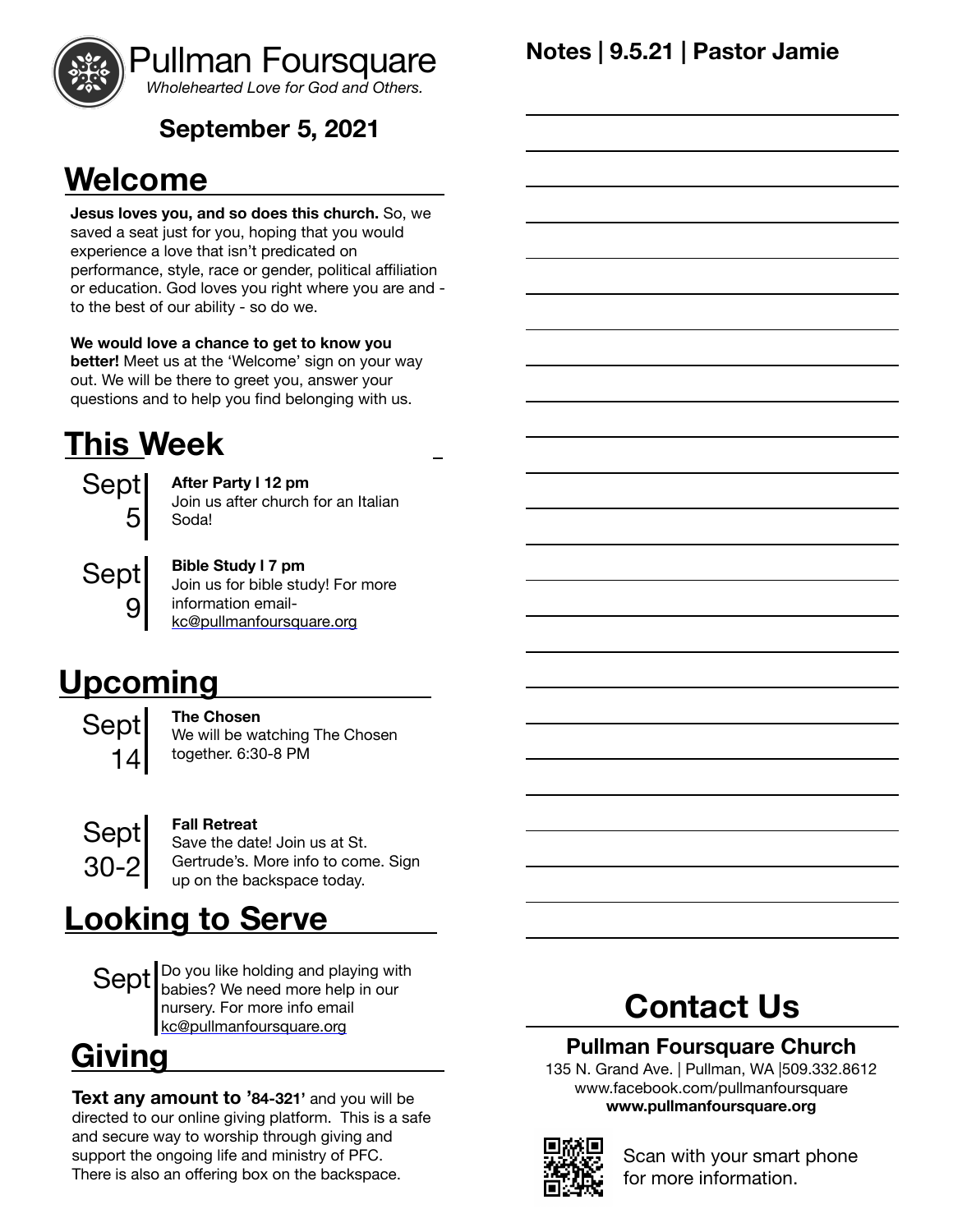

# PULLMAN FOURSQUARE CHURCH

## WORSHIP I YRICS

#### **Good Grace**

People come together Strange as neighbors our blood is one Children of generations Of every nation of Kingdom come

Don't let your heart be troubled Hold your head up high don't fear no evil Fix your eyes on this one truth God is madly in love with you Take courage hold on be strong Remember where our help comes from

Jesus our redemption Our salvation is in His blood Jesus Light of heaven Friend forever His Kingdom come

Swing wide all you heavens Let the praise go up as the walls come down All creation everything with breath Repeat the sound All His children clean hands pure hearts Good grace good God His name is Jesus

#### **Lift You High**

Come let us sing to the Lord Come let us bow down before Him His banner is love over us His mercies are new every morning

So we lift You high Forever lift You high High within our hearts High within our minds Jesus You alone Our rock our cornerstone High within our hearts High within our minds

Oh I won't let the rocks cry out in my place We return the breath you gave with our praise

Everything that's in me bless His holy name Everything that's in me bless His holy name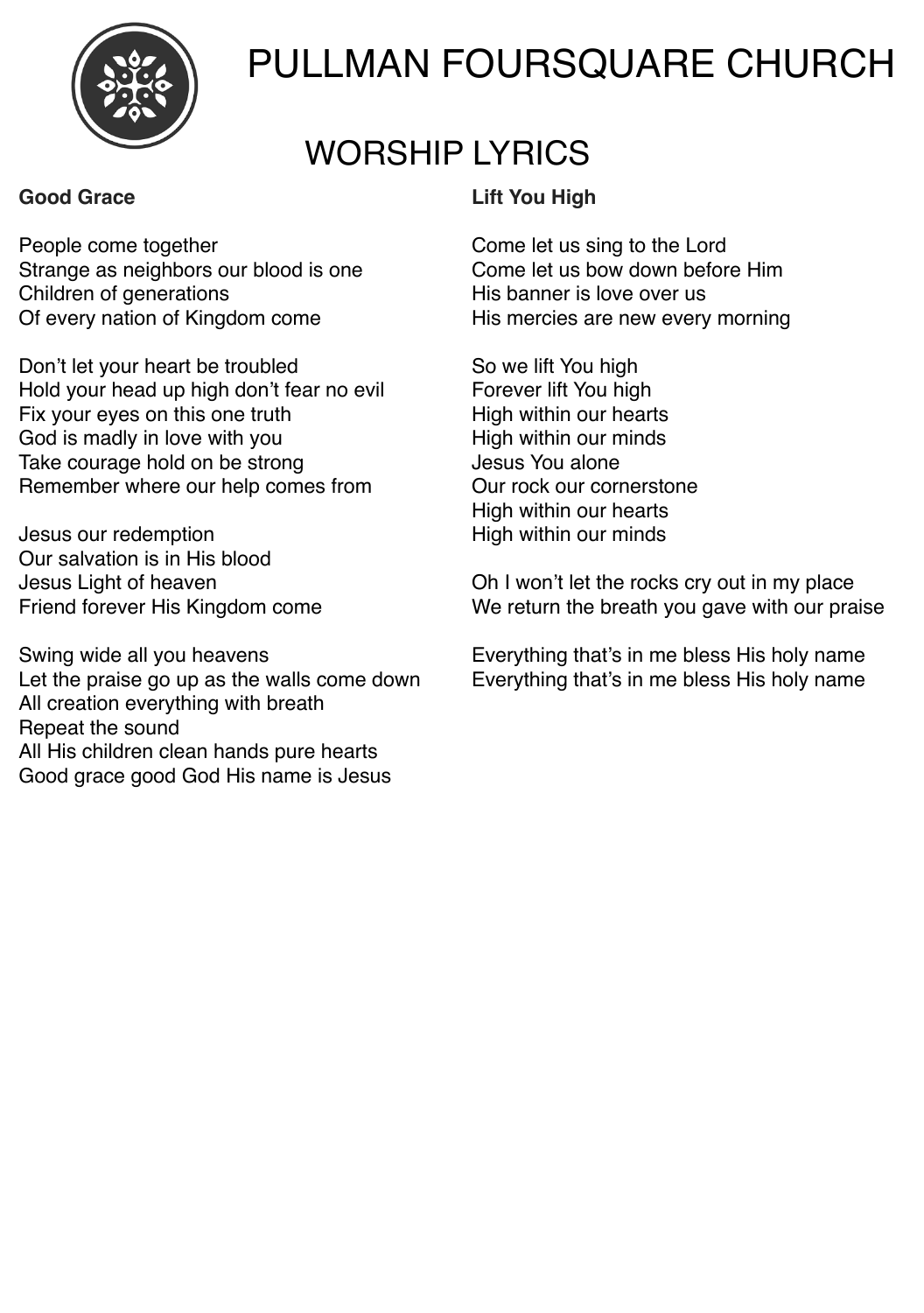## WORSHIP CONT.

#### **Holy Holy Holy**

 **H**oly holy holy Lord God Almighty Early in the morning Sour song shall rise to Thee Holy holy holy Merciful and mighty God in three persons Blessed Trinity

Holy holy holy Lord God Almighty All Thy works shall Praise Thy name In earth and sky and sea Holy holy holy Merciful and mighty God in three persons Blessed Trinity

Holy we cry holy

#### **Hallelujah Here Below**

We are an alter of broken stones But You delight in the offering You have the heavens to Your home But You abide in the song we sing

Ten thousand angels surround Your throne To bring You praise that will never cease But hallelujah from here below Is still Your favorite melody

We sing Hallelujah Hallelujah Hallelujah

And should the fire that once burned bright Become an ember my eyes can't see I will remember Your sacrifice I will abide in Your love for me

Jesus Christ our King enthroned All the praise is Yours **Forevermore** Hallelujah Here below All the praise is Yours Forevermore

Oh what a wonder day to come When every knee bows before Your Name But we will not wait until it does For here and now shall Your Kingdom reign